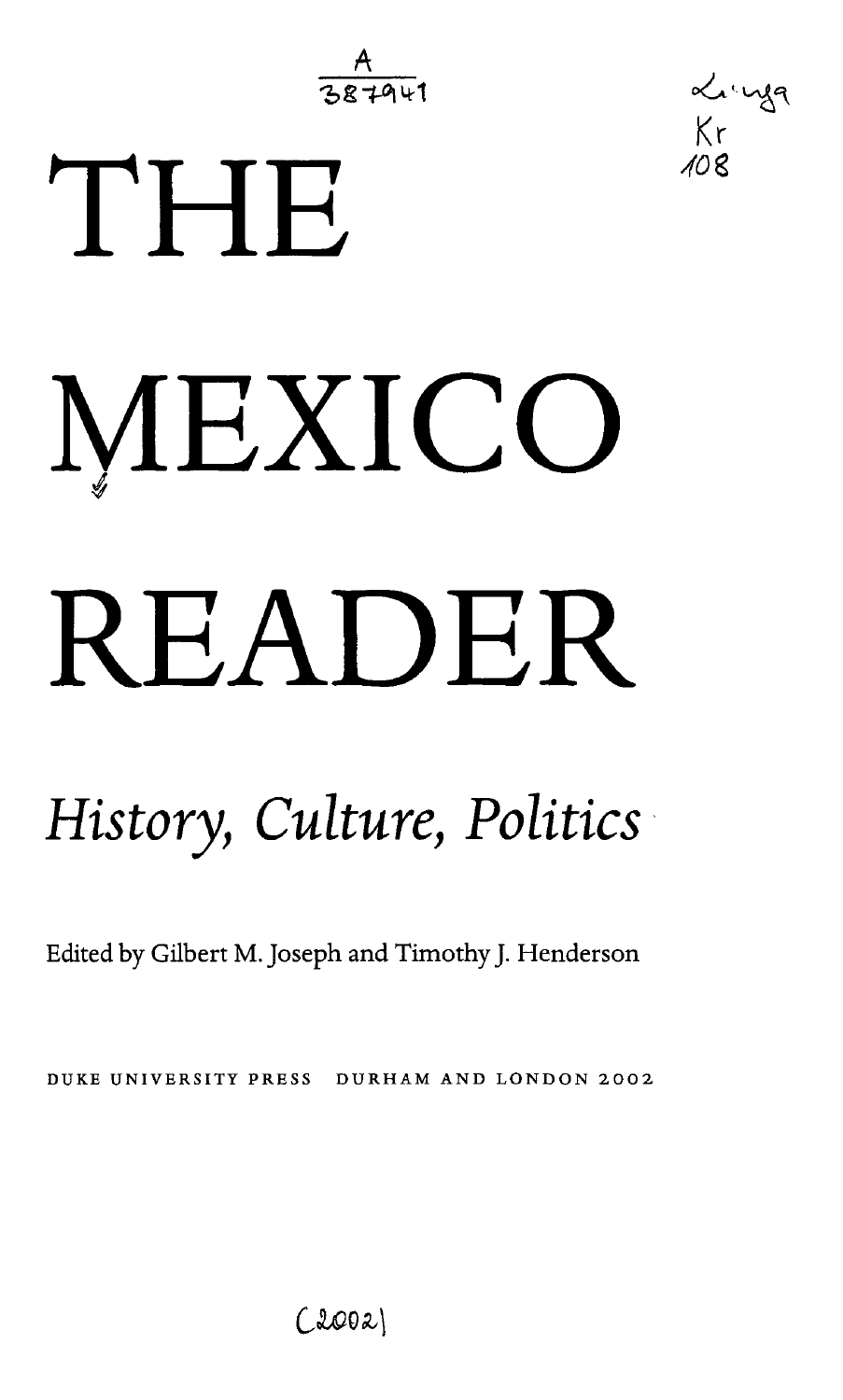### Contents

Acknowledgments xi A Note on Style xiii Introduction I

#### I *The Search for* "Lo Mexicano"

Introduction 9 The Mexican Character, *Joel Poinsett* 11 The Cosmic Race, *Jose Vasconcelos* 15 The Sons of La Malinche, *Octavio Paz* 20 The Problem of National Culture, *Guillermo Bonfil Batalla* 28 Does It Mean Anything to Be Mexican?, *Roger Bartra* 33 Mexico City 1992, *Alma Guillermoprieto* 41 Two *Ranchera* Songs, *Jose Alfredo Jimene^ and Cuco Sdnche^* 53

#### II *Ancient Civilisations*

Introduction 55 The Origins of the Aztecs, *Anonymous* 57 The Cost of Courage in Aztec Society, *Inga Clendinnen 61* Popol Vuh, *Anonymous* 79 The Meaning of Maize for the Maya, J. *Eric Thompson* 86 Omens Foretelling the Conquest, *Anonymous* 92

#### III *Conquest and Colony*

Introduction 95 The Spaniards' Entry into Tenochtitlan, *Bernal Dia^ del Castillo and Hernán Cortés* 97 Cortés and Montezuma, *J. H. Eliott* 105 The Battles of Tenochtitlan and Tlatelolco, *Anonymous* 109 The Spiritual Conquest, Fray Jerónimo de Mendieta 114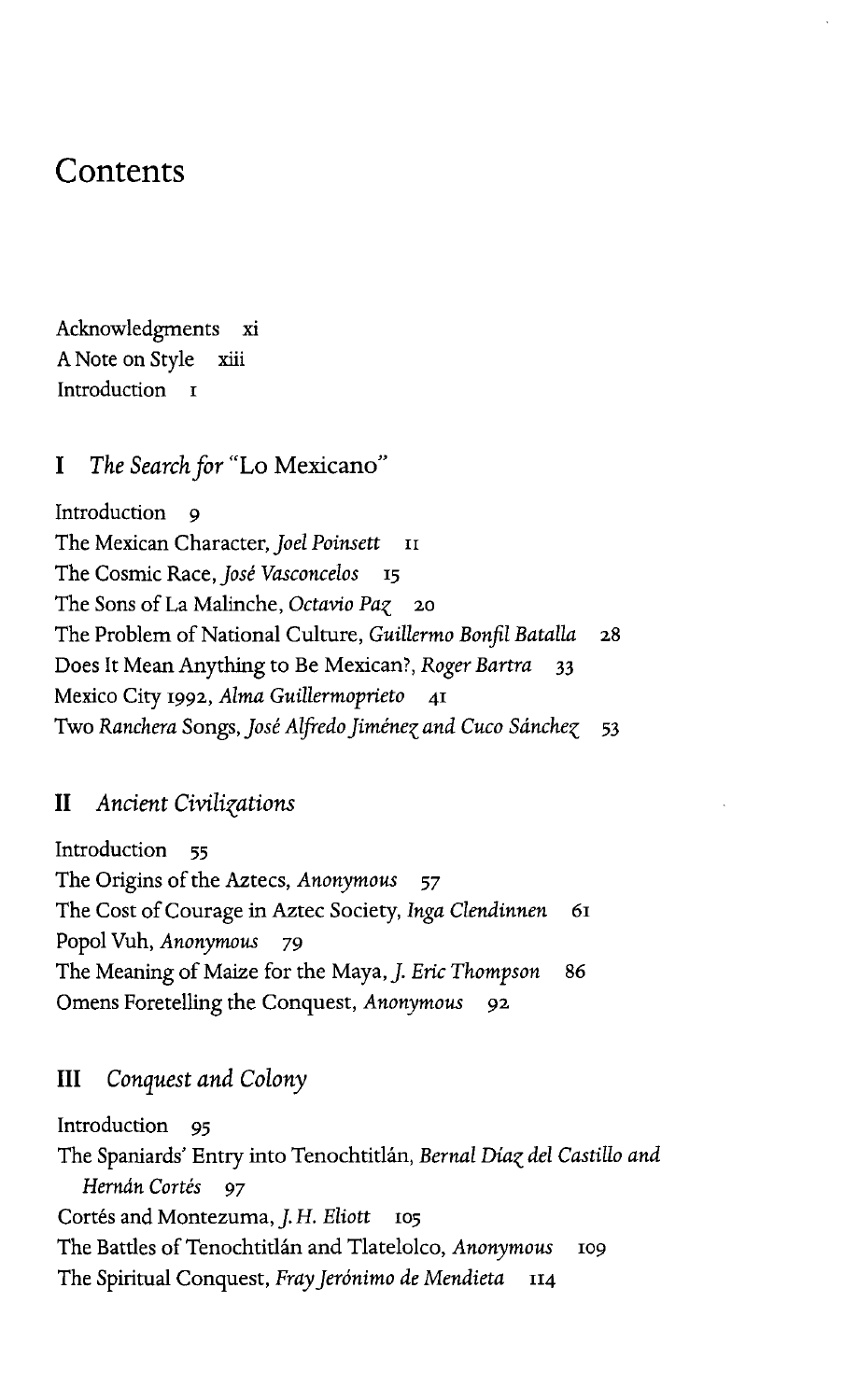#### viii *Contents*

Why the Indians Are Dying, *Alonso de Zorita* 122 The Colonial Latifundio, *Enrique Florescano* 131 A Baroque Archbishop-Viceroy, *Irving Leonard* 141 On Men's Hypocrisy, *Sorjuana* 156 The Itching Parrot, the Priest, and the Subdelegate, *Josejoaquin Ferndnde^ de Li^ardi* 160

#### IV *Trials of the Young Republic*

Introduction 169 The Siege of Guanajuato, *Lucas Alamdn* 171 Sentiments of the Nation, *Jose Maria Morelos* 189 Plan of Iguala, *Agustin de Iturbide* 192 Women and War in Mexico, *Frances Calderon de la Barca* 196 The Glorious Revolution of 1844, *Guillermo Prieto* 206 *Decimas* Dedicated to Santa Anna's Leg, *Anonymous* 213 War and Finance, Mexican Style, *Juan Bautista Morales* 217 A Conservative Profession of Faith, *The Editors of* El Tiempo 220 Considerations Relating to the Political and Social Situation, *Mariano Otero* 226 Liberals and the Land, *Luis Gon^dle^y Gonzalez* 239 Standard Plots and Rural Resistance, *Raymond B. Craib* 252 Offer of the Crown to Maximilian, *Junta of Conservative Notables* 263 A Letter from Mexico, *Empress Carlotta* 265 The Triumph of the Republic, Benito Juárez 270 Pofirio Diaz Visits Yucatan, *Channing Arnold and Frederick J. Tabor Frost* 273 Scenes from a Lumber Camp, *B. Traven* 279 President Diaz, Hero of the Americas, *James Creelman* 285 Gift of the Skeletons, *Anonymous* 292

#### *Special Section*

Mexican History in Photographs, *John Mra%* 297

#### V *Revolution*

Introduction 333 Land and Liberty, *Ricardo Flores Magon* 335 Plan of Ayala, *Emiliano Zapata and Others* 339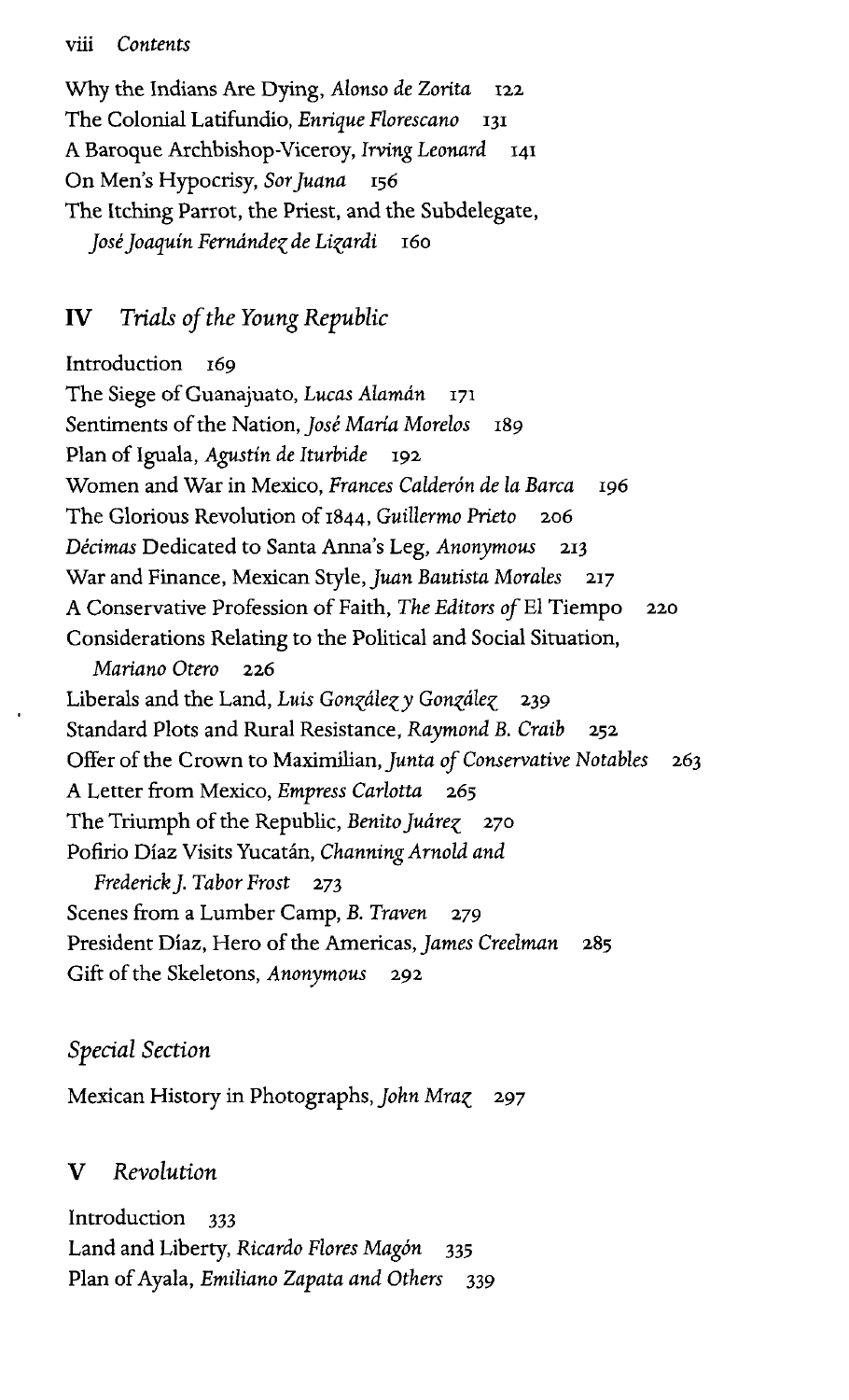The Restoration of the *Ejido, Luis Cabrera* 344 Zapatistas in the Palace, *Martin Luis Guzman* 351 Mexico Has Been Turned into a Hell, *William O.Jenkins* 357 Pancho Villa, *John Reed* 364 *La Punitiva, Anonymous* 372 Pedro Martínez, Oscar Lewis 375 Juan the Chamula, *Ricardo Po^as* 387 The Constitution of 1917: Articles 27 and 123 398 An Agrarian Encounter, Rosalie Evans 403 Ode to Cuauhtémoc, Carlos Pellicer 406 The Socialist ABC's, Anonymous 411 The Ballad of Valentin of the Sierra, Anonymous Mexico Must Become a Nation of Institutions and Laws, *Plutarco Elias Calles* 421 The Formation of the Single-Party State, *Carlos Fuentes* 426 The Rough and Tumble Career of Pedro Crespo, Gilbert M. Joseph and Allen Wells 428 A Convention in Zacapu, *Salvador Lemus Fernandez* 439 The Agrarian Reform in La Laguna, *Fernando Benite^* 445 The Oil Expropriation, *Josephus Daniels* 452 Cardenas and the Masses, *Arturo Anguiano* 456

#### VI *The Perils of Modernity*

Introduction 461 They Gave Us the Land, *Juan Rulfo* 465 Mexico's Crisis, *Daniel Cosio Villegas* 470 Struggles of a Campesino Leader, *Ruben Jaramillo* 482 Art and Corruption, *David Alfaro Siqueiros* 492 The Two Faces of Acapulco during the Golden Age, Andrew Sackett 500 Mexico, Sid Tepper and Roy C. Bennett 511 The Dark Deeds of "El Negro" Durazo, *Jose Gon^dle^ G.* 512 The Sinking City, *Joel Simon* 520 Ciudad Nezahualcoyotl, *Roberto Vallarino* 536 Modesta Gomez, *Rosario Castellanos* 545

#### VII *From the Ruins*

Introduction 553 The Student Movement of 1968, *Elena Poniatowska* 555